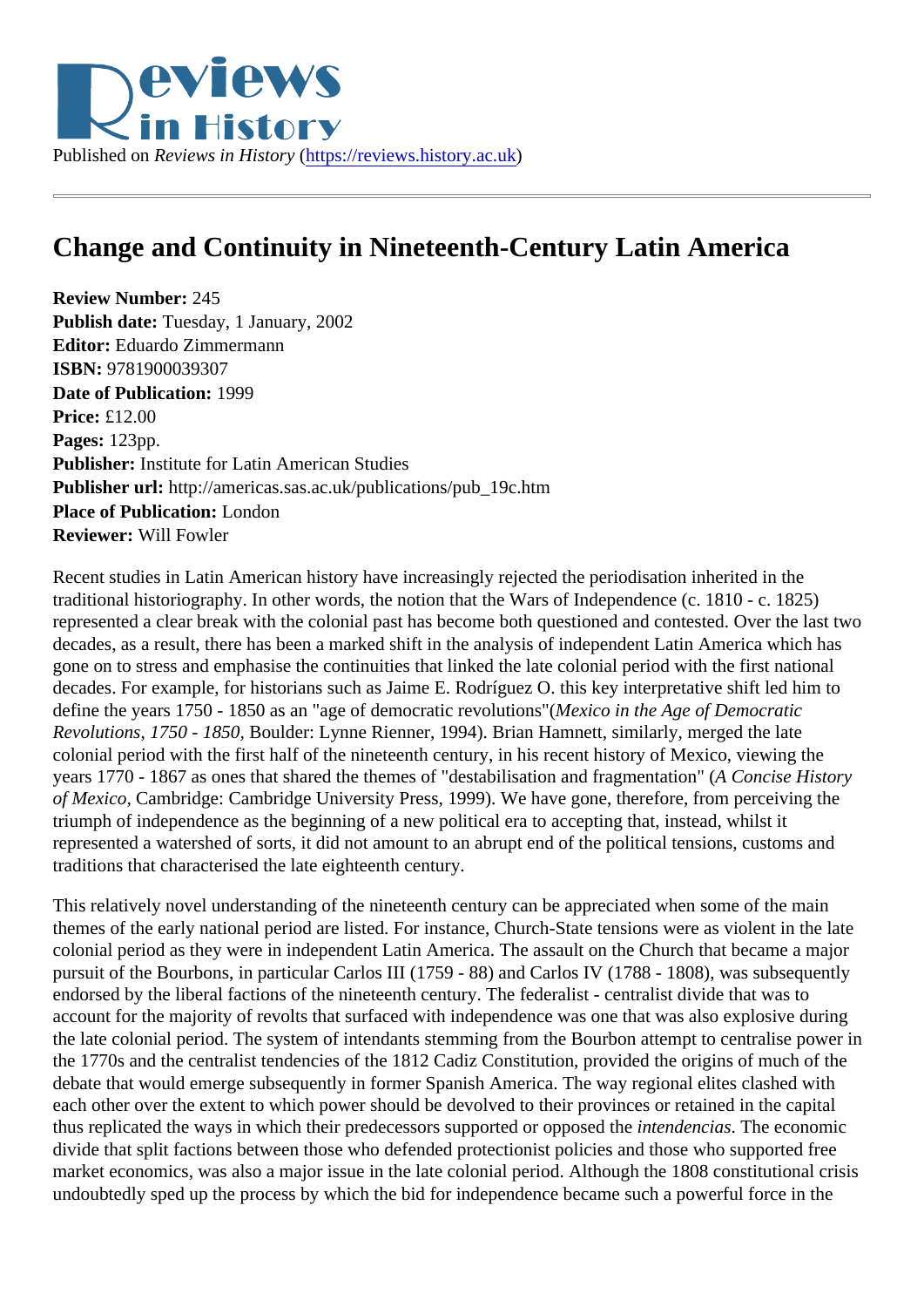1810s, the economic discontent of the Creole elites had reached breaking point as a result of the Spanish Crown's protectionist policies. The 1788 - 9 Minas Gerais revolt in Brazil erupted because of what was, albeit briefly, a parallel economic context. Likewise, the struggle between constitutionalists determined to curtail the power of the executive and *caudillos* or emperors in the case of Brazil (Pedro I, 1822-31 and Pedro II,1840-89) who preferred to adopt emergency powers, close down congress and rule by decree, was equally present in the late colonial period. The conflicts that arose between absolutists and those Masonic factions who endorsed the principles of the Enlightenment, the U.S. 1787 Constitution, the French Revolution and the Spanish 1812 Constitution were equally virulent in the late colonial period. In brief, the political, social and economic problems of the late colonial period did not end with independence, they developed, in a context wherein there was as much continuity as there was significant change. It is, of course, in the realm of justice and judicial institutions where issues of change and continuity can best be appreciated. Given that all changes were encapsulated in the laws that were passed and implemented following independence, a study of the individuals and institutions who were responsible for proposing and enforcing them is evidently all important.

Eduardo Zimmermann's collection of essays is a welcome contribution to the historiography. In many ways, it is surprising that, in comparative terms, so little has been written about the judicial institutions of nineteenth-century Latin America. Not only were lawyers fundamental because of their roles as interpreters and implementers of the legal system that came into being with independence, they became as well, as Zimmermann reminds us in the introduction, the main legislators and ministers of the independent governments. In other words, it is by studying the "interaction between the legal world and the wider political, economic, social and cultural processes" that we can truly begin to appreciate what the "transition from colonial status to independent nationhood" entailed (p. 1). This edition, which contains articles by some of the most outstanding specialists in the field, namely: Charles R. Cutter, Víctor M. Uribe, Linda Arnold, Thomas H. Holloway, Osvaldo Barreneche and Zimmerman himself, represents, therefore, a particularly compact and eye-opening revisionist volume, which places "particular emphasis on the continuities between" the colonial and the post-colonial phases.

The issue of continuity is therefore a recurrent theme throughout the book. In the opening chapter, Cutter's study of the legal culture of Spanish America on the eve of independence helps us appreciate the extent to which *derecho indiano* was "an intricate legal system that proved to be adaptable to the peculiar needs of the diverse regions of empire". In so doing, Cutter dispels the often-accepted myth that the colonial judicial administration was "ponderous, tyrannical, arbitrary and corrupt" (p. 11). The flexibility Cutter demonstrates characterised the Spanish colonial legal administration, even in more peripheral zones (such as northern New Spain), forces us to review the idea that the colonial magistrates were guilty of "malfeasance, capriciousness or ignorance". Instead, what becomes evident is that justice was imparted remarkably fairly. Notions of *equidad*, which stressed the importance of the common good over personal gain, proved more important than what may have been thought to be the case, as magistrates preferred to exercise their *arbitrio judicial* than abide by the inflexible tenets of any written *doctrina*. Evidently the corporatist spirit of the colonial legal system was to be increasingly challenged by the rampant individualism that was to characterise nineteenth-century liberal thought. Notwithstanding the fact that, because of this, many of the tensions of the nineteenth century would revolve precisely around achieving "congruence between new political paradigms and old social realities" (p. 24), Cutter's interpretation of Spanish legal culture confirms that independence did not represent the end of an anachronistic system. In fact, many of the so-called legal advances of the nineteenth century did not come about because they overthrew or replaced an unjust and antiquated order. In reality, they built upon a flexible system which was remarkably fair in its origins, and which, because of this, was deeply ingrained in the customs of, and widely accepted and uncontested in, nineteenth-century Latin American society.

Linda Arnold's study of the *fuero militar* in independent Mexico develops and complements Cutter's assessment of Latin America's corporatist colonial tradition. Again two issues emerge which must be noted. The first is the extent to which there was continuity, especially in the way that certain key institutions such as the army and the church retained their separate jurisdictions, acquired in the colonial period, for the better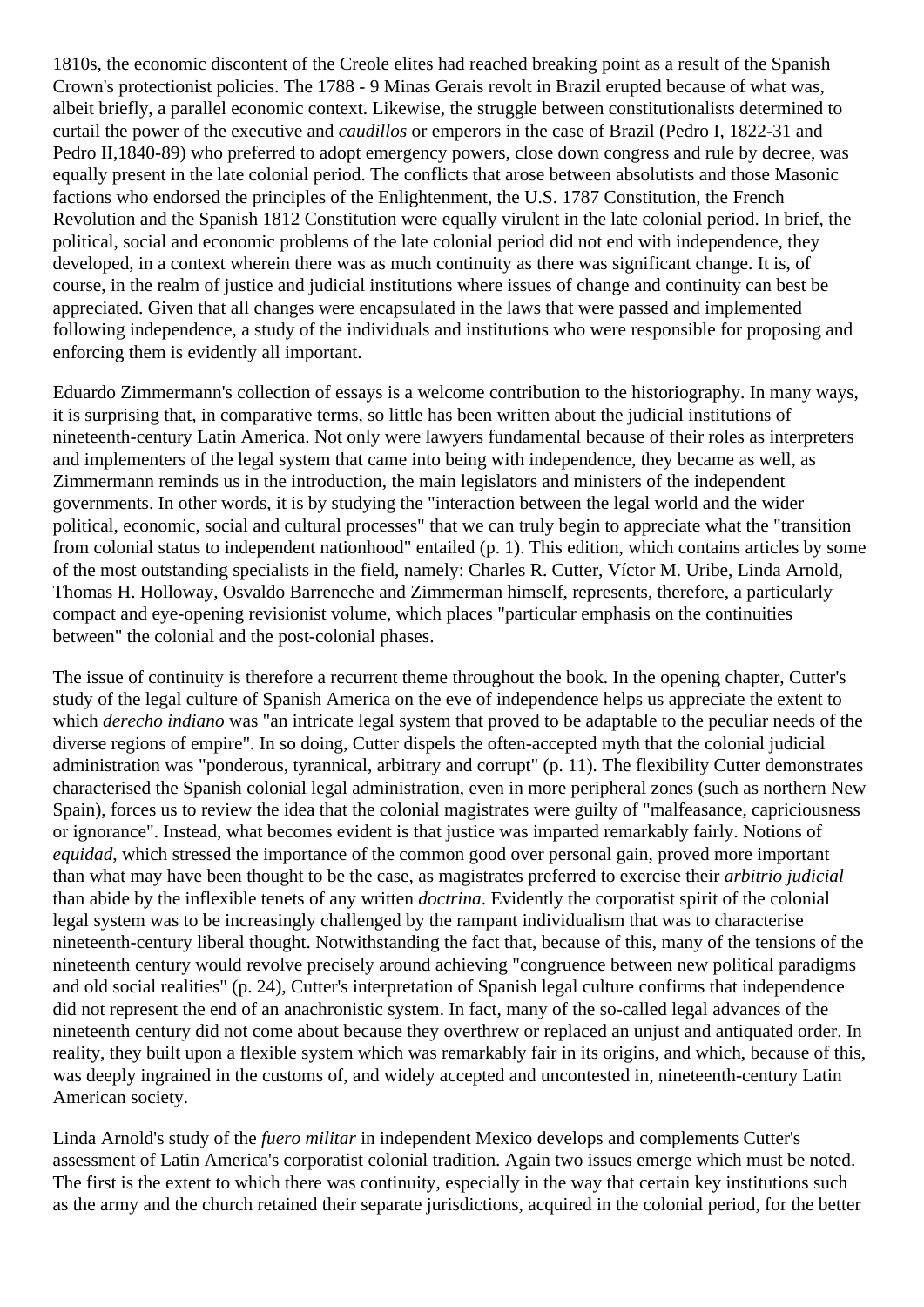part of the nineteenth century. The second, and perhaps the most striking, is that these corporate jurisdictions, often depicted as privileges, were far fairer than has generally been acknowledged. Arnold, like Cutter, forces us to rethink our perception of those colonial judicial legacies that survived into the nineteenth century. As it becomes evident from her chapter, the army was not an irresponsible institution that used the fuero to avoid justice being meted out among its ranks, as it has been so often made out to be. In fact, "military, constitutional and ordinary jurisdiction case files reveal that judges applied jurisprudence not corporate biases when they decided guilt or innocence, determined liability, and issued definitive sentences" (p. 61). In the same way that Cutter demonstrates that the colonial legal culture was long-lasting because society at large found it was fair, Arnold proves that the *fueros* were not abolished until the late 1850s because "thousands of people [.] actively asserted agency [.] in corporate society. And some of those active participants in corporate society believed they would lose advantage were they cast adrift in the amorphous and violent public culture that the military tried so hard, yet failed, to contain throughout the early national era" (p. 61).

What emerges in all of the chapters is the apparent abyss that emerged between the utopian ideals of the enlightened liberal-minded Creole intellectuals (many of them lawyers) who took to the corridors of power with independence, and a social reality that could not change over night. Whilst Cutter and Arnold's essays point to a society in which corporatism was deeply rooted, so much, in fact, that any major changes in the legal system were generally resisted, Holloway and Barreneche's chapters highlight how pragmatical choices eventually triumphed over idealistic ones in Brazil and Argentina. In other words, in some cases continuity pervaded because the majority appeared to prefer corporatist practices, suffering from an acute and understandable misoneism (fear of what is new). In others, however, the actual problems that arose in attempting to implement certain legal reforms proved either too difficult to overcome or too dangerous, and were subsequently abandoned.

Holloway's chapter on the role of the Justice of the Peace in Rio de Janeiro (1824 - 41), provides a perfect example of how practical issues ultimately triumphed over matters of principle. Characteristic of the idealism of the liberal reformers who drafted the 1824 Constitution, locally elected lay judges (Justices of the Peace) were created in 1827, in a bid to break with the colonial practice whereby judicial authority emanated from the monarch. As was to become evident soon after, by having these "magistrates of police" popularly elected, the well-intentioned liberal reformers had inadvertently empowered the popular classes, in what was a particularly stratified and conflictive society, by allowing them to choose who imparted justice in their locality. Not surprisingly, the Justices of the Peace soon became popular leaders, playing a key role in the events that led to Pedro I's abdication. As a result, from 6 June 1831 to 3 December 1841, a series of measures were taken to restrict the power of the Justices of the Peace and to subject them to the authority of the appointed chiefs of police. By 1841, the 1827 law had been completely overturned and the local judicial system returned to what it had been in 1808, when the Portuguese Court moved to Brazil and established the General Intendant of Police.

Osvaldo Barreneche's chapter on the means by which the police force in Buenos Aires became more powerful than the judicial officials during the early national period offers a parallel account to that presented by Holloway for Rio de Janeiro. As is confirmed in both Uribe and Zimmermann's chapters, one of the most pressing problems faced by the independent nations was the marked lack of lawyers. There were simply not enough of them to actually implement the kind of far-reaching reforms many forward-thinking liberals had in mind. In the case of Buenos Aires, therefore, a pragmatical approach prevailed. The new governments avoided tackling this problem by training more lawyers (a policy that, as Zimmerman's last chapter points out, was only pursued once the Rosas era drew to a close in 1852). Instead the authorities preferred to increase the power of the police. Therefore, despite the attempts of judicial officials "to maintain and to expand their colonial spaces of power in the decades after Independence" (p. 91), it was the police and the military who became the main "givers" of justice. Police budgets were increased whilst judicial requests for assistance were neglected. By 1833, in fact, as one discontented judge noted, the police officers had become "truly judges usurping [legal] jurisdiction that used to belong to the magistrates" (p. 94). As Barreneche informs us, "in the long run, the judiciary was kept inside the courtroom, limiting its contact with civil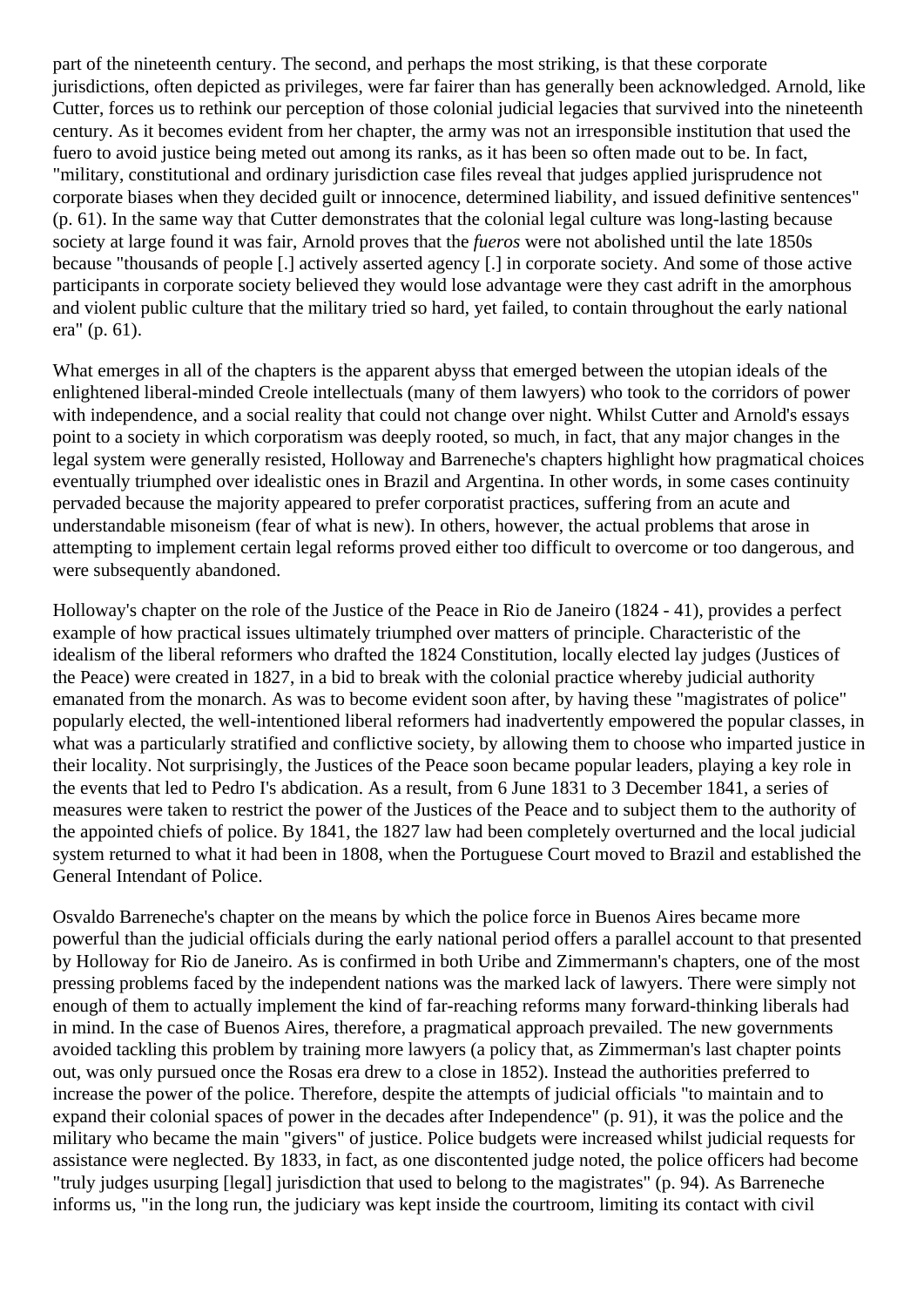society, while the police became the visible face of the penal system" (p. 95). As a result, at least until the late nineteenth century, what were originally meant to be transitional and pragmatic measures (i.e., empowering law enforcement agents with the responsibility of meting out justice whilst more lawyers were trained) became "a permanent feature of the system" (p. 103).

As becomes evident in Uribe and Zimmermann's chapters, however, there was more to this marginalisatic of the judiciary than a pragmatical approach to the violent context of early nationhood. Lawyers were mistrusted by the emergent political forces of the day for clear political reasons. As Uribe's study demonstrates, there was nothing new about this. In the last decades of the colonial period the complaint that there were far too many lawyers was not actually based on fact. As Uribe shows, in comparative terms, the number of lawyers in Latin America was indeed far from excessive when seen alongside the number of lawyers existing in France, England and the United States at the same time. In other words, the complaint that there were too many lawyers was used by the Crown in order to justify its consequent marginalisation the legal profession. The revolutionary tendencies of many lawyers were at the heart of the Crown's stand against them. As Uribe confirms, "alleged 'revolutionary' activities on the part of lawyers and other intellectuals, and their active role at abetting what today we may call an embryonic 'public sphere of civil society', were probably among the real reasons for containing the growth of this profession and moving to regulate training more closely" (p. 35). The major role played by lawyers in the Wars of Independence more than confirmed that Crown's fears. The death toll the Wars represented, moreover, further decreased their numbers. And, as is illustrated in Barreneche's study on Buenos Aires, little was done to increase their numbers given that the new rulers of Latin America feared them as much as the Crown did at the end of the colonial era.

Zimmermann's final chapter on the education of lawyers and judges in late nineteenth-century Argentina shows that this distrust of the legal profession, for practical and political reasons, only started to be overcome after 1863. As a closer look at some of Juan Bautista Alberdi's writings shows, lawyers were no only viewed with suspicion because of their political tendencies, but because they did not contribute in a practical sense (like engineers, for example) to the much-desired modernisation of the new country. It was therefore only gradually, following the end of the Rosas era (1829 - 52) and the eventual triumph of a liber project, that by 1872, a new generation of lawyers started to emerge, trained in constitutional as well as ci law.

Viewing Zimmermann's volume as a whole, it becomes evident that independence did not entail a clear break with Latin America's colonial past. The judicial institutions of Bourbon Spanish America and Portuguese Brazil were not replaced by entirely new ones. They developed and progressed. Many key aspects of the colonial legal order remained in place. So did many of the problems that affected the colonial legal system. In some cases these continuities were due to the often-ignored merits of colonial justice. The corporatism of late colonial Latin America did not die the day independence was achieved. It lasted, deepl rooted in society, until liberalism became truly hegemonic at the very end of the nineteenth century. In other cases these continuities were inevitable given that nationhood did not change the size and nature of the terrain. Communications remained poor, mountains and jungles did not disappear, and the practical problems of governing these vast and remote lands remained the same. The new governing elite made pragmatical choices in the same way that their colonial predecessors did. In brief, it took over a century for the colonial legal system of the 1750s to become the modern one of the late nineteenth century. Albeit short and succinct. Zimmermman's volume is both groundbreaking and inspiring. It is to be hoped that, motivate by this excellent piece of scholarship, more research into the nineteenth-century judicial institutions of Lati America will be undertaken.

Other reviews:

[2]

Source URL[:https://reviews.history.ac.uk/review/245#comme](https://reviews.history.ac.uk/review/245#comment-0)nt-0